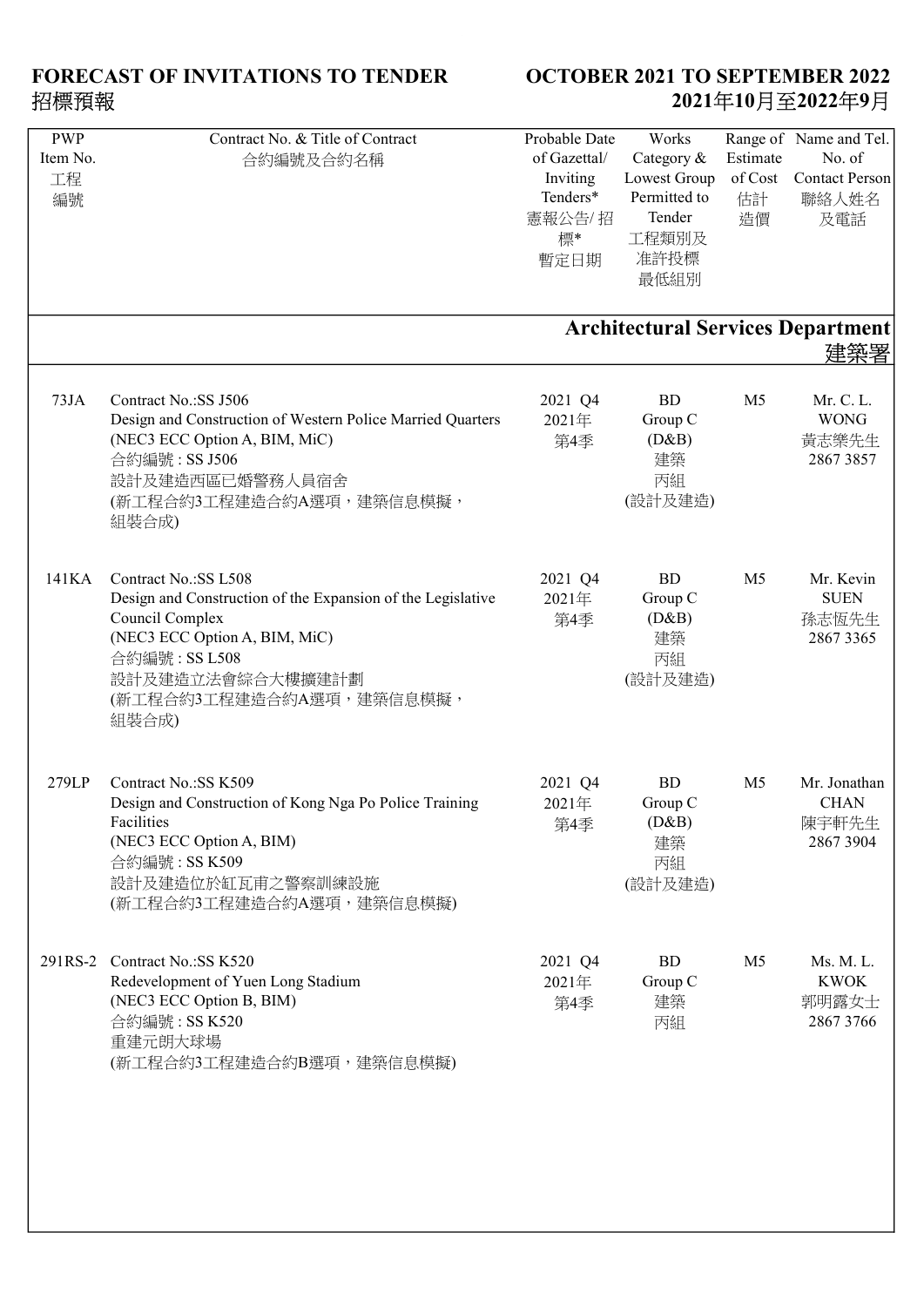| <b>PWP</b> | Contract No. & Title of Contract                                                  | Probable Date    | Works        |                | Range of Name and Tel.                          |
|------------|-----------------------------------------------------------------------------------|------------------|--------------|----------------|-------------------------------------------------|
| Item No.   | 合約編號及合約名稱                                                                         | of Gazettal/     | Category &   | Estimate       | No. of                                          |
| 工程         |                                                                                   | Inviting         | Lowest Group | of Cost        | <b>Contact Person</b>                           |
| 編號         |                                                                                   | Tenders*         | Permitted to | 估計             | 聯絡人姓名                                           |
|            |                                                                                   | 憲報公告/招           | Tender       | 造價             | 及電話                                             |
|            |                                                                                   | 標*               | 工程類別及        |                |                                                 |
|            |                                                                                   | 暫定日期             | 准許投標         |                |                                                 |
|            |                                                                                   |                  | 最低組別         |                |                                                 |
|            |                                                                                   |                  |              |                |                                                 |
|            |                                                                                   |                  |              |                | <b>Architectural Services Department</b><br>建築署 |
|            | Contract No.:TC L901                                                              |                  | <b>BD</b>    | M <sub>4</sub> | Mr. W. K. MA                                    |
|            | Term Contract for the Alterations, Additions, Maintenance and                     | 2021 Q4<br>2021年 | Group B      |                | 馬偉基先生                                           |
|            | Repair of Buildings and Lands and Other Properties Managed                        | 第4季              | 建築           |                | 2286 3592                                       |
|            | by the Correctional Services Department for which the                             |                  | 乙組           |                |                                                 |
|            | Architectural Services Department (Property Services Branch)                      |                  |              |                |                                                 |
|            | is Responsible [Designated Contract Area : Hong Kong                              |                  |              |                |                                                 |
|            | Islands, New Territories and Outlying Islands]                                    |                  |              |                |                                                 |
|            | 合約編號: TC L901                                                                     |                  |              |                |                                                 |
|            | 為建築署(物業事務處)負責屬懲教署管理的建築物、土地                                                        |                  |              |                |                                                 |
|            | 及其他物業進行改建、加建、保養及維修工程的定期合約                                                         |                  |              |                |                                                 |
|            | (合約指定區-港島、新界及離島)                                                                  |                  |              |                |                                                 |
|            |                                                                                   |                  |              |                |                                                 |
| 359EP      | Contract No.:SS L511                                                              | After 2021 Q4    | <b>BD</b>    | M <sub>5</sub> | Mr. Ambrose                                     |
|            | Construction of a 30-classroom primary school at Lin Cheung<br>Road, Sham Shui Po | 2021年            | Group C      |                | <b>FONG</b>                                     |
|            | (NEC3 ECC Option B, BIM, MiC)                                                     | 第4季後             | 建築           |                | 馮達志先生<br>2867 5831                              |
|            | 合約編號: SS L511                                                                     |                  | 丙組           |                |                                                 |
|            | 深水埗連翔道1所設有30間課室的小學建造工程                                                            |                  |              |                |                                                 |
|            | (新工程合約3工程建造合約B選項,建築信息模擬,                                                          |                  |              |                |                                                 |
|            | 組裝合成)                                                                             |                  |              |                |                                                 |
|            |                                                                                   |                  |              |                |                                                 |
| 362EP      | Contract No.: SS L510                                                             | After 2021 Q4    | <b>BD</b>    | M4             | Ms. Jenny                                       |
|            | A 30-classroom primary school at Site 1B-4, Kai Tak                               | 2021年            | Group B & C  |                | <b>CHAN</b>                                     |
|            | Development                                                                       | 第4季後             | 建築           |                | 陳麗娟女士                                           |
|            | (NEC3 ECC Option B, BIM, MiC)                                                     |                  | 乙組 & 丙組      |                | 2867 3235                                       |
|            | 合約編號: SS L510                                                                     |                  |              |                |                                                 |
|            | 啟德發展計劃(地盤1B-4)1所設有30間課室的小學                                                        |                  |              |                |                                                 |
|            | (新工程合約3工程建造合約B選項,建築信息模擬,                                                          |                  |              |                |                                                 |
|            | 組裝合成)                                                                             |                  |              |                |                                                 |
| 364EP      | Contract No.: SS L513                                                             | After 2021 Q4    | <b>BD</b>    | M4             | Mr. Andrew                                      |
|            | Construction of A 30-classroom Primary School at Site KT2a,                       | 2021年            | Group B & C  |                | <b>SUNG</b>                                     |
|            | Development at Anderson Road, Kwun Tong                                           | 第4季後             | 建築           |                | 宋衞輝先生                                           |
|            | (NEC3 ECC Option B, BIM, MiC)                                                     |                  | 乙組及丙組        |                | 2867 3964                                       |
|            | 合約編號: SS L513                                                                     |                  |              |                |                                                 |
|            | 觀塘安達臣道發展區(地盤KT2a)1所設有30間課室的小學                                                     |                  |              |                |                                                 |
|            | (新工程合約3工程建造合約B選項,建築信息模擬,                                                          |                  |              |                |                                                 |
|            | 組裝合成)                                                                             |                  |              |                |                                                 |
|            |                                                                                   |                  |              |                |                                                 |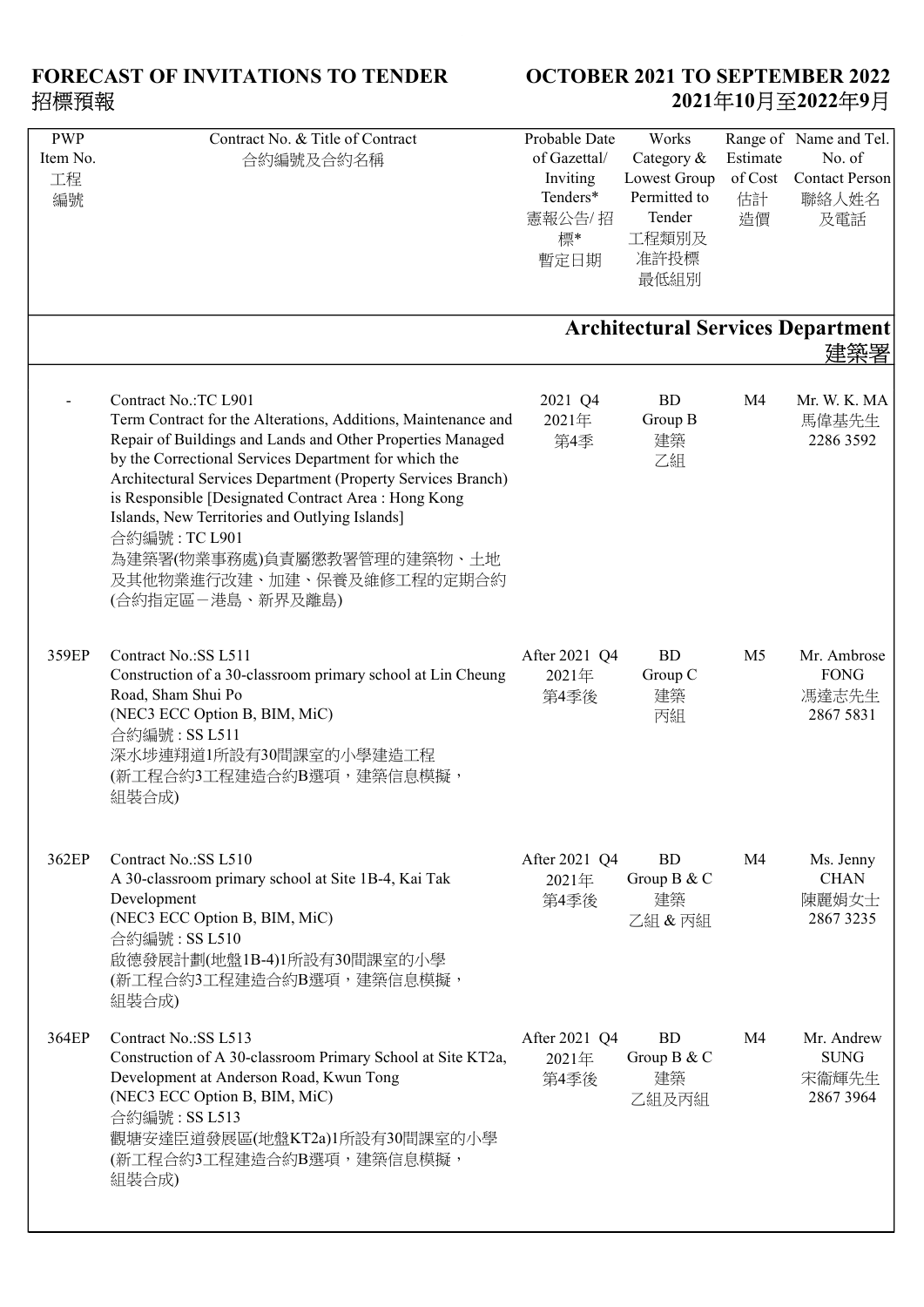| <b>PWP</b><br>Item No.<br>工程<br>編號 | Contract No. & Title of Contract<br>合約編號及合約名稱                                                                                                                                                                                                                                                                              | Probable Date<br>of Gazettal/<br>Inviting<br>Tenders*<br>憲報公告/招<br>標*<br>暫定日期 | Works<br>Category &<br>Lowest Group<br>Permitted to<br>Tender<br>工程類別及<br>准許投標<br>最低組別 | Estimate<br>of Cost<br>估計<br>造價 | Range of Name and Tel.<br>No. of<br><b>Contact Person</b><br>聯絡人姓名<br>及電話<br><b>Architectural Services Department</b> |
|------------------------------------|----------------------------------------------------------------------------------------------------------------------------------------------------------------------------------------------------------------------------------------------------------------------------------------------------------------------------|-------------------------------------------------------------------------------|----------------------------------------------------------------------------------------|---------------------------------|-----------------------------------------------------------------------------------------------------------------------|
|                                    |                                                                                                                                                                                                                                                                                                                            |                                                                               |                                                                                        |                                 |                                                                                                                       |
| 366EP                              | Contract No.: SS L512<br>Construction of a 24-classroom primary school at Luk Lau<br>Avenue, Wong Tai Sin<br>(NEC3 ECC Option B, BIM, MiC)<br>合約編號: SS L512<br>黃大仙綠柳路1所設有24間課室的小學建造工程<br>(新工程合約3工程建造合約B選項,建築信息模擬,<br>組裝合成)                                                                                                 | After 2021 Q4<br>2021年<br>第4季後                                                | <b>BD</b><br>Group C<br>建築<br>丙組                                                       | M <sub>5</sub>                  | Ms. Jenny<br><b>CHAN</b><br>陳麗娟女士<br>2867 3235                                                                        |
| 368EP                              | Contract No.: To be confirmed<br>Construction of A 30-classroom primary school and a 6-<br>classroom kindergarten at Site E-1, Development of Anderson<br>Road Quarry Site, Sai Kung<br>(NEC3 ECC Option B, BIM, MiC)<br>合約編號:待定<br>西貢安達臣道石礦場發展區(地盤E-1) 1所設有30間課室的<br>小學及1所設有6間課室的幼稚園<br>(新工程合約3工程建造合約B選項,建築信息模擬,<br>組裝合成) | After 2021 Q4<br>2021年<br>第4季後                                                | <b>BD</b><br>Group C<br>建築<br>丙組                                                       | M <sub>5</sub>                  | Mr. Andrew<br><b>SUNG</b><br>宋衞輝先生<br>2867 3964                                                                       |
| <b>79LC</b>                        | Contract No.: SS K508<br>Redevelpoment of Lai Chi Kok Reception Centre<br>(NEC3 ECC Option A, BIM)<br>合約編號: SS K508<br>荔枝角收押所重建<br>(新工程合約3工程建造合約A選項,建築信息模擬)                                                                                                                                                                | After 2021 Q4<br>2021年<br>第4季後                                                | <b>BD</b><br>Group C<br>(D&B)<br>建築<br>丙組<br>(設計及建造)                                   | M <sub>5</sub>                  | Mr. Lawrence<br>KO<br>高顯文先生<br>28673819                                                                               |
| 30NB                               | Contract No.: SS L503<br>Prequalification for Construction of Columbarium at Wo Hop<br>Shek Cemetery - Phase 2<br>(NEC3 ECC Option B, BIM, MiC)<br>合約編號: SS L503<br>和合石墳場興建骨灰安置所設施工程 - 第二期預審投標資<br>格<br>(新工程合約3工程建造合約B選項,建築信息模擬,<br>組裝合成)                                                                                  | After 2021 Q4<br>2021年<br>第4季後                                                | BD<br>Group C<br>(PQ)<br>建築<br>丙組<br>(預審<br>投標資格)                                      | M <sub>5</sub>                  | Mr. Y. T.<br><b>CHOW</b><br>周潤堂先生<br>2867 3716                                                                        |